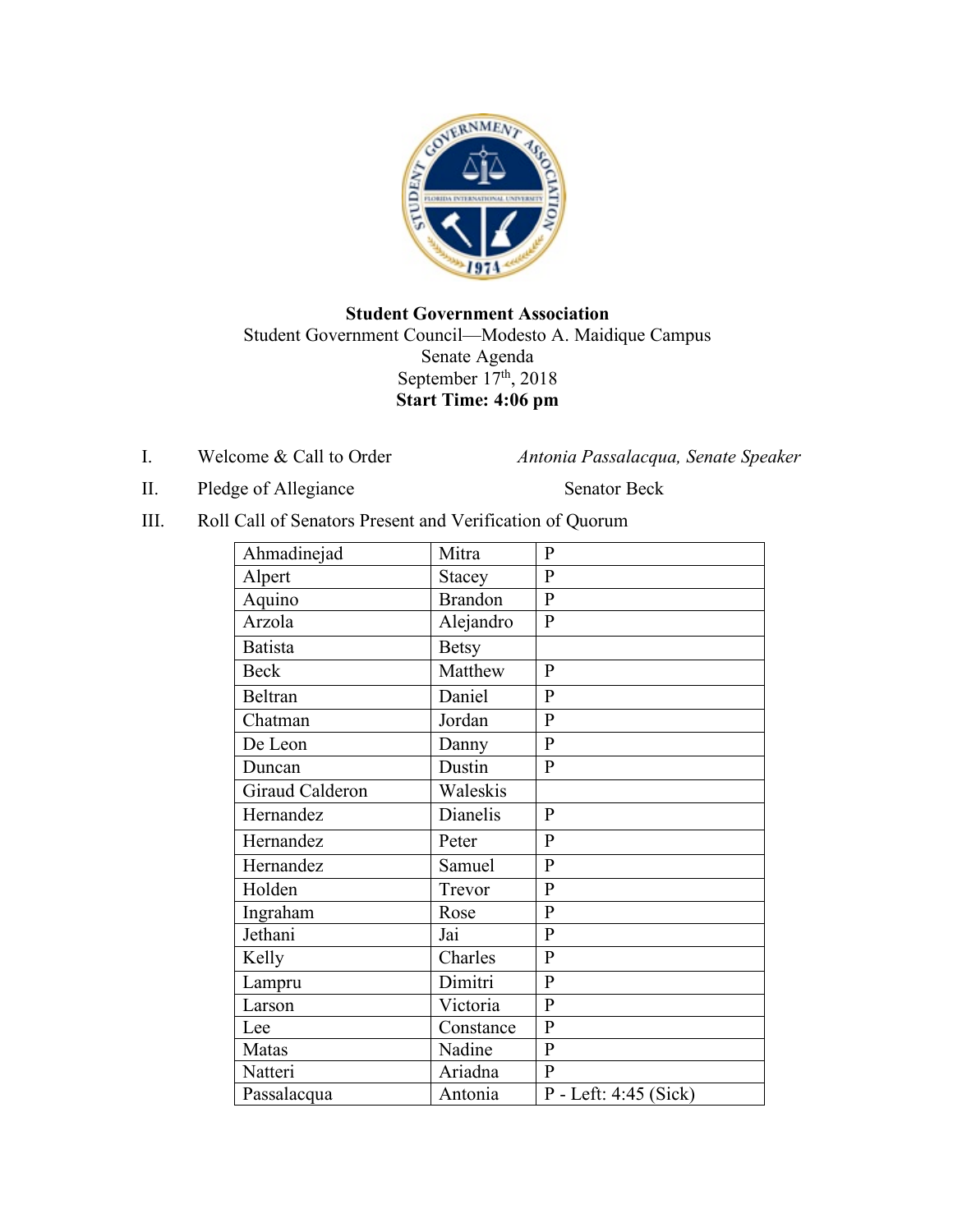| Pryor         | LeChara | P |
|---------------|---------|---|
| Rivero        | Carlos  | P |
| Rodriguez     | Melanie | P |
| Sanchez       | Rebecca |   |
| <b>Santos</b> | Samuel  | P |
| Simpson       | Tidjan  | P |
| Spencer       | Jessica | P |
| Suarez        | Luis    |   |
| Vera          | Bertha  | P |
| Vulcain       | Dylan   |   |
| Zahedi        | Leila   | P |
| 30/35         |         |   |

- IV. Approval of the Minutes from September 10th, 2018
	- A. Senator Larson moves to approve the minutes from September  $10<sup>th</sup>$ , 2018. Senator Ingraham seconds. Motion passes.
- V. Adoption of the Agenda
- VI. Invited Speakers
	- A. FIU Hult Prize Campus Director
	- B. Jose Sirven
- VII. Special Orders
- VIII. Vetoed Legislation
- IX. Second Readings
	- A. Senate Bill 1817
		- 1. Senator Larson moves to table Senate Bill 1817 for next week senate meeting. Senator Santos seconds. Motion passes.
- X. Unfinished Business
- XI. New Business
	- A. Confirmation of the Panther Chow Overall Director
		- 1. Senator Spencer moves to close question and answer period. Senator Peter Hernandez seconds. Motion passes.
		- 2. Senator Arzola moves to go into voting procedure. Senator Rivero seconds. Motion passes.

| Ahmadinejad | Mıtra  |  |
|-------------|--------|--|
| Alpert      | stacey |  |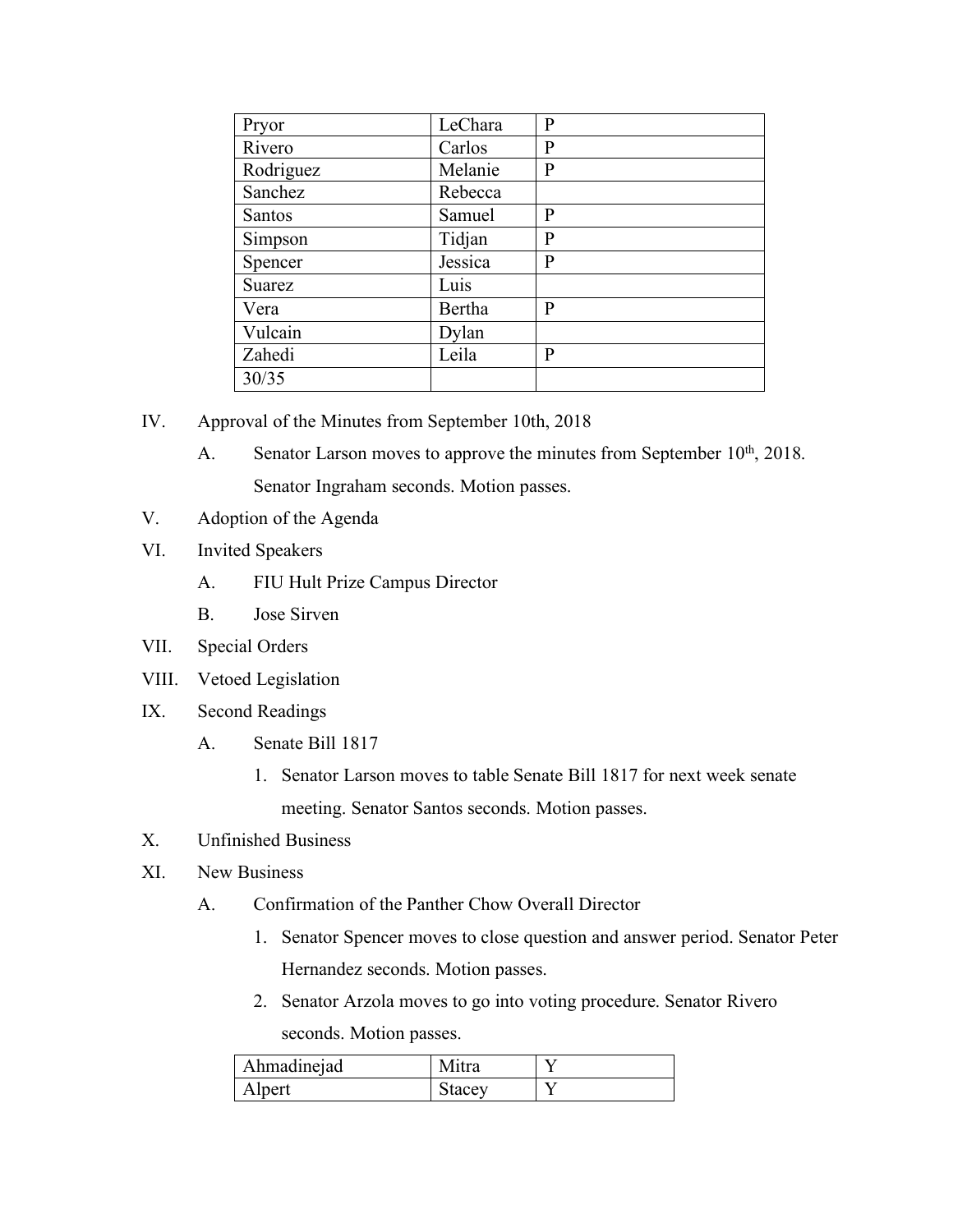| Aquino                 | <b>Brandon</b>              | Y                         |
|------------------------|-----------------------------|---------------------------|
| Arzola                 | Alejandro                   | Ý                         |
| <b>Batista</b>         | <b>Betsy</b>                |                           |
| <b>Beck</b>            | Matthew                     | $\overline{\text{Y}}$     |
| <b>Beltran</b>         | Daniel                      | $\overline{\text{Y}}$     |
| Chatman                | Jordan                      | $\overline{Y}$            |
| De Leon                | Danny                       | $\overline{\text{Y}}$     |
| Duncan                 | Dustin                      | $\overline{\text{Y}}$     |
| <b>Giraud Calderon</b> | Waleskis                    |                           |
| Hernandez              | Dianelis                    | Y                         |
| Hernandez              | Peter                       | $\overline{Y}$            |
| Hernandez              | Samuel                      | $\overline{Y}$            |
| Holden                 | Trevor                      | $\overline{Y}$            |
| Ingraham               | Rose                        | $\overline{\text{Y}}$     |
| Jethani                | Jai                         | $\overline{\text{Y}}$     |
| Kelly                  | $\overline{\text{Charles}}$ | $\overline{\text{Y}}$     |
| Lampru                 | Dimitri                     | $\overline{Y}$            |
| Larson                 | Victoria                    | $\overline{Y}$            |
| Lee                    | Constance                   | $\overline{\text{Y}}$     |
| Matas                  | Nadine                      | $\overline{\text{Y}}$     |
| Natteri                | Ariadna                     | $\overline{\overline{Y}}$ |
| Passalacqua            | Antonia                     | Left early                |
| Pryor                  | LeChara                     | Y                         |
| Rivero                 | Carlos                      | $\overline{Y}$            |
| Rodriguez              | Melanie                     | $\overline{\text{Y}}$     |
| Sanchez                | Rebecca                     |                           |
| Santos                 | Samuel                      | Y                         |
| Simpson                | Tidjan                      | Y                         |
| Spencer                | Jessica                     | Y                         |
| <b>Suarez</b>          | Luis                        |                           |
| Vera                   | <b>Bertha</b>               | Y                         |
| Vulcain                | Dylan                       |                           |
| Zahedi                 | Leila                       | Y                         |
| $29 - 0 - 0$           |                             |                           |

- 3. Confirmed: 29-0-0
	- i. Left Early- Antonia Hands Gavel to Brandon Aquino to Preside over the Senate.
- B. Finance Committee Chair Elections
	- 1. Senator Peter Hernandez moves to open the floor for nomination for Finance Committee Chair. Senator Larson seconds. Motion passes.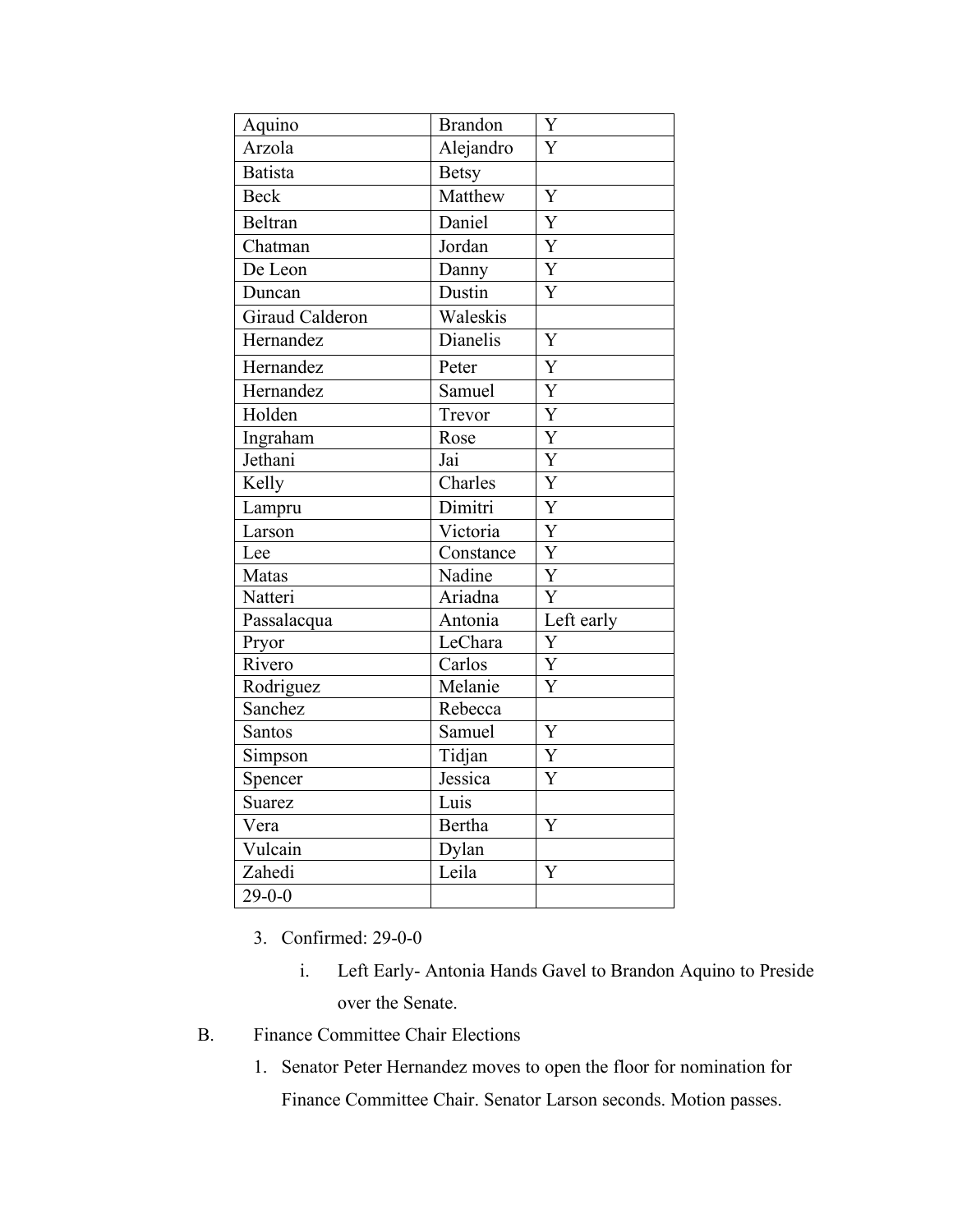- i. Senator Santos nominates Ingraham
	- a. Senator Ingraham accepts.
- ii. Senator Natteri nominates Senator Spencer.
	- a. Senator Spencer respectfully declines.
- 2. Senator Larson moves to close the floor for nominations for Finance Committee Chair. Senator Simpson seconds. Motion passes.
- 3. Rose Ingraham Presentation
	- i. Senator Arzola moves to close question and answer period. Senator Rivero seconds. Motion passes.
	- ii. Senator Lampru moves to go into voting procedure. Senator Rivero seconds. Motion passes.

| Ahmadinejad     | Mitra          | Y                     |
|-----------------|----------------|-----------------------|
| Alpert          | <b>Stacey</b>  | Y                     |
| Aquino          | <b>Brandon</b> | Y                     |
| Arzola          | Alejandro      | $\overline{Y}$        |
| <b>Batista</b>  | <b>Betsy</b>   |                       |
| <b>Beck</b>     | Matthew        | N                     |
| <b>Beltran</b>  | Daniel         | Y                     |
| Chatman         | Jordan         | $\overline{Y}$        |
| De Leon         | Danny          | $\overline{Y}$        |
| Duncan          | Dustin         | N                     |
| Giraud Calderon | Waleskis       |                       |
| Hernandez       | Dianelis       | Y                     |
| Hernandez       | Peter          | $\overline{Y}$        |
| Hernandez       | Samuel         | N                     |
| Holden          | Trevor         | $\overline{Y}$        |
| Ingraham        | Rose           | $\overline{\text{Y}}$ |
| Jethani         | Jai            | $\overline{Y}$        |
| Kelly           | Charles        | $\overline{\text{Y}}$ |
| Lampru          | Dimitri        | Y                     |
| Larson          | Victoria       | $\overline{\text{Y}}$ |
| Lee             | Constance      | Y                     |
| Matas           | Nadine         | $\overline{Y}$        |
| Natteri         | Ariadna        | N                     |
| Passalacqua     | Antonia        |                       |
| Pryor           | LeChara        | $\overline{Y}$        |
| Rivero          | Carlos         | $\overline{\text{Y}}$ |
| Rodriguez       | Melanie        | N                     |
| Sanchez         | Rebecca        |                       |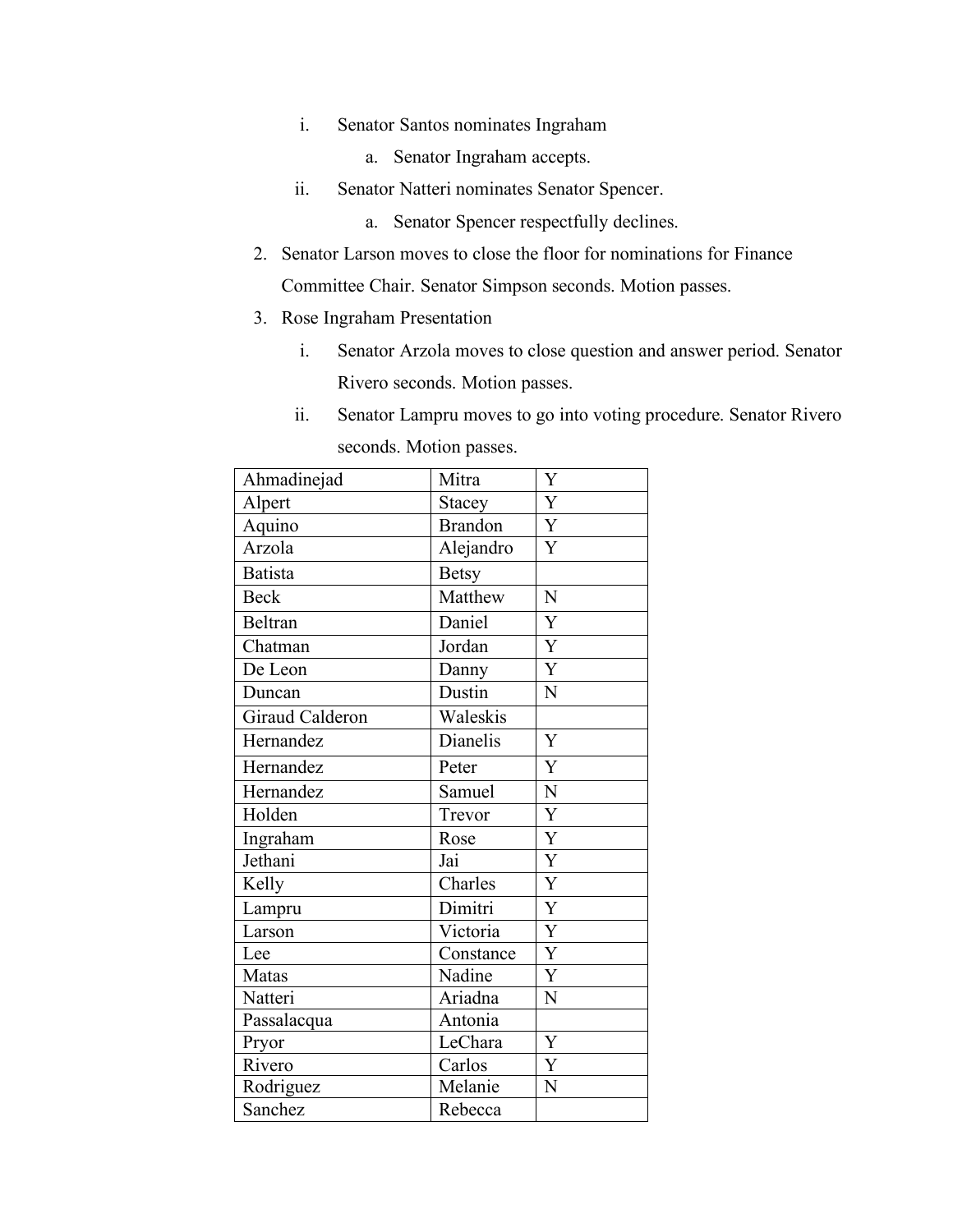| <b>Santos</b> | Samuel  |  |
|---------------|---------|--|
| Simpson       | Tidjan  |  |
| Spencer       | Jessica |  |
| Suarez        | Luis    |  |
| Vera          | Bertha  |  |
| Vulcain       | Dylan   |  |
| Zahedi        | Leila   |  |
| $24 - 5 - 0$  |         |  |

## iii. Confirmed: 24-5-0

C. Senator Larson moves to close new business. Senator Lampru seconds. Motion passes.

## XII. Committee Reports

- A. Finance Committee
	- 1. No report
- B. Rules, Legislation & Judiciary Committee
	- 1. Reminder all pieces of legislation should be send to us prior to our meetings. All pieces of legislation donating to the committee will always us to donate a food can to the food pantry.
- C. Operational Review Committee
	- 1. Meeting next Monday after Senate
- D. Student Advocacy Committee
	- 1. Follow our Instagram for our committee
	- 2. We have an open forum created. I will be sending the information through the group chat.
- E. Internal Affairs Committee
	- 1. No report
- F. Graduate and Professional Student Committee
	- 1. Our first Grad Scholar in Fall has been announced. We are inviting all the Senators to join us on Sept.  $27<sup>th</sup>$  from 12-2pm. We will have Ben & Jerry's Ice Cream. The flyer for this event will be posted on our Instagram media.
	- 2. We had a briefing session today between 1-2pm with those who showed interest on applying to the vacant seat in GPSC.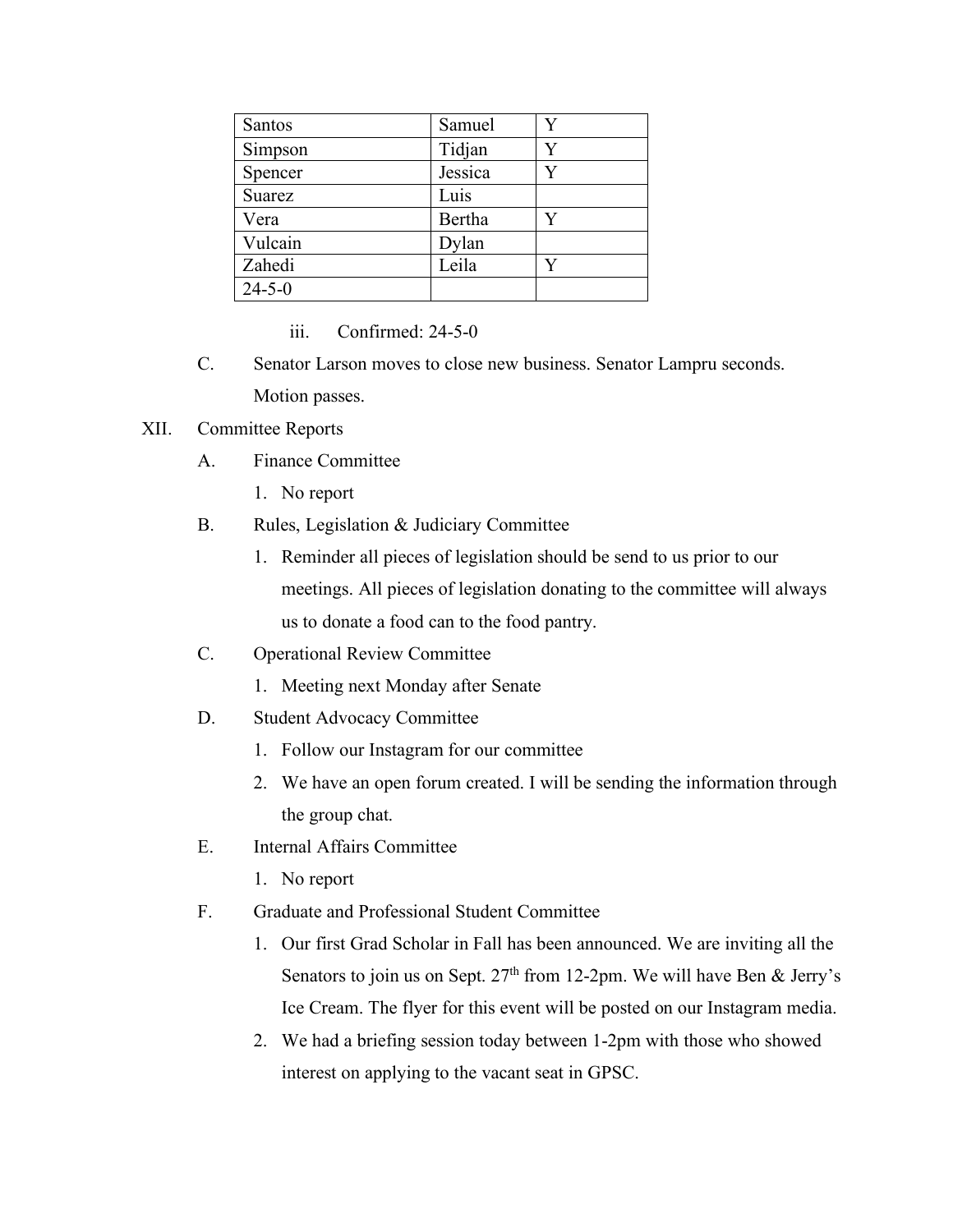- i. Out of 12 people that contacted us only 1 showed up to the meeting.
- 3. So far we have released travel funding for 48 graduate student to travel in fall.
- XIII. Executive Board Reports
	- A. Speaker of the Senate
		- 1. Love My Major event on Sept. 25<sup>th</sup> from 11am-2pm in GC Ballrooms
			- i. Will be sending out a doodle if you wish to sign up.
		- 2. If you have any questions, please email sgaspeaker@fiu.edu
	- B. Speaker Pro Tempore of the Senate
		- 1. No Report
		- 2. If you have any questions, please email  $sgaprotemp@final$
	- C. President
		- 1. No Report
		- 2. If you have any questions, please email  $sgapres(\omega)$ fiu.edu
	- D. Vice President
		- 1. I met with the office of engagement
		- 2. Last week, we had an athletics student engagement meeting in which we were able to engage students in some challenges they have been facing in terms of tailgating. We have been investigating different ways in which we can improve some of the existing policies in place.
		- 3. If you have any questions please email  $sgavp(\omega)$ fiu.edu
	- E. Comptroller
		- 1. No Report
		- 2. If you have any questions, please email  $sgacomp(\omega)$ fiu.edu
	- F. Chief Justice
		- 1. No Report
		- 2. If you have any questions, please email  $sgaiud@final$
- XIV. Advisor Report
	- A. If you have not set up your appointment, please do so.